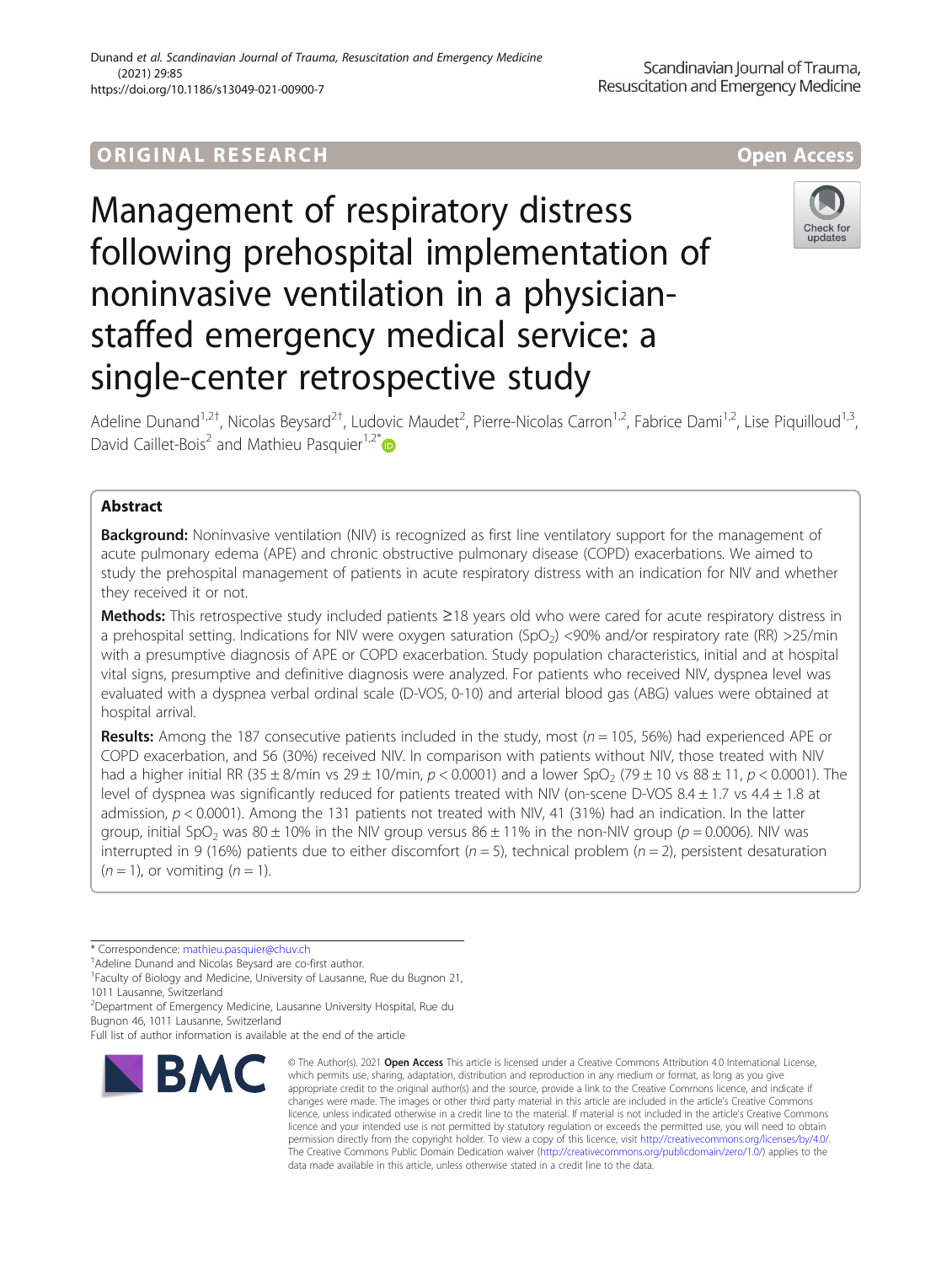**Conclusions:** The results of this study contribute to a better understanding of the prehospital management of patients who present with acute respiratory distress and an indication for NIV. NIV was started on clinically more severe patients, even if predefined criteria to start NIV were present. NIV allows to improve vital signs and D-VOS in those patients. A prospective study could further elucidate why patients with a suspected diagnosis of APE and COPD are not treated with NIV, as well as the clinical impact of the different strategies.

Trial registration: The study was approved by our institutional ethical committee ([CER-VD 2020-01363\)](https://ongoingprojects.swissethics.ch/runningProjects_list.php?orderby=dBASECID).

Keywords: Acute pulmonary edema, Acute respiratory failure, Chronic obstructive pulmonary disease exacerbation, Emergency medical services, Noninvasive ventilation, Prehospital, Respiratory distress

# Background

Acute respiratory distress is one of the most frequent conditions encountered by physician-staffed emergency medical services (PEMS), often due to acute pulmonary edema (APE) or chronic obstructive pulmonary disease (COPD) exacerbation [\[1](#page-10-0)–[3](#page-10-0)]. Current recommendations for in-hospital treatment of APE and COPD exacerbation support the use of noninvasive ventilation (NIV) as first-line supportive treatment in addition to standard care based on oxygen and medication [[4](#page-10-0)–[6](#page-10-0)]. NIV has been shown to be feasible in the prehospital setting, to improve the clinical status of the patient at hospital arrival, and to reduce intubation rate and intensive care unit (ICU) admission [[7](#page-10-0)–[11](#page-11-0)].

On January 1, 2019, a compact turbine double limb circuit ventilator (Monnal T60, Air Liquide Medical Systems SA, Antony, France) was implemented in the Lausanne University Hospital PEMS and criteria to initiate NIV in the prehospital setting were defined. To our knowledge, no study has compared patients treated with NIV to those who are eligible for this therapy without receiving it in the prehospital setting. We aimed to study the management of patients with respiratory distress in the context of the implementation of a prehospital NIV protocol and whether they received this treatment or not.

## Method

## Setting

The PEMS of Lausanne University Hospital serves an urban (150 km<sup>2</sup>) and suburban (400 km<sup>2</sup>) area with a population of about 295,000 inhabitants [\[12](#page-11-0)]. The dispatch center uses a criteria-based system to accommodate the deployment of rescue. EMS are staffed with at least one paramedic and either another paramedic or an emergency medical technician. The paramedics' "dyspnea" algorithm allows them to administer oxygen and inhaled salbutamol. The emergency physician may be dispatched by ground to the site to strengthen the prehospital care either directly by the dispatch center or at the request of a paramedic on site. Prehospital emergency physicians have advanced airways management capabilities and can administer different drugs, notably

isosorbide dinitrate, furosemide, methylprednisolone, morphine, and salbutamol. The double limb circuit compact transport turbine ventilator (Monnal T60, Air Liquide Medical Systems SA, Antony, France) allows both invasive ventilation and NIV, providing either of 2 modes: continuous positive airway pressure or bi-level positive airway pressure (BiPAP) [\[13](#page-11-0)]. A large adult face mask size 6 (Vigon, Ecouen, France) is used. BiPAP was the mode of NIV used at the initiation of treatment. The criteria for prehospital NIV use in our PEMS for patients with a presumed diagnosis of APE or COPD exacerbation are an oxygen saturation  $(SpO<sub>2</sub>)$  <90% and/or a respiratory rate  $(RR) > 25/min$  and/or the use of accessory muscles [[4](#page-10-0), [8,](#page-10-0) [14](#page-11-0)]. We do not perform ABGs in the prehospital setting and recommend the use of BiPAP for suspected APE as well as COPD exacerbation [[4\]](#page-10-0). The physicians are either advanced trainees (about 50%) or board-certified (about 50%) physicians in emergency medicine (about 50%) or anesthesiology (about 50%). Each physician followed a dedicated 1-hour teaching session, including the Monnal T60 use and the criteria for the prehospital use of NIV. For every patient, an electronic prehospital chart (Attrib, iMatt Sàrl, Boudevilliers, Switzerland) is filled out by the prehospital physician at the end of the rescue mission which contains prehospital contextual and clinical information, as well as the 48 hour hospital diagnosis and outcome. In addition, specific information is prospectively collected for each patient for whom NIV has been considered and stored on RedCap (Vanderbilt University, Nashville, TN, USA).

# Study design

In this retrospective monocentric study, we included consecutive patients ≥18 years old who were managed by our PEMS from January 1, 2019, to December 31, 2019 with at least one of the following characteristics: a reported dyspnea or signs of acute respiratory distress, a presumptive or definitive diagnosis of APE or COPD exacerbation, or those for whom NIV was considered. According to our ethical committee's requirements, all patients with inclusion criteria were considered except those who didn't sign the institutional general research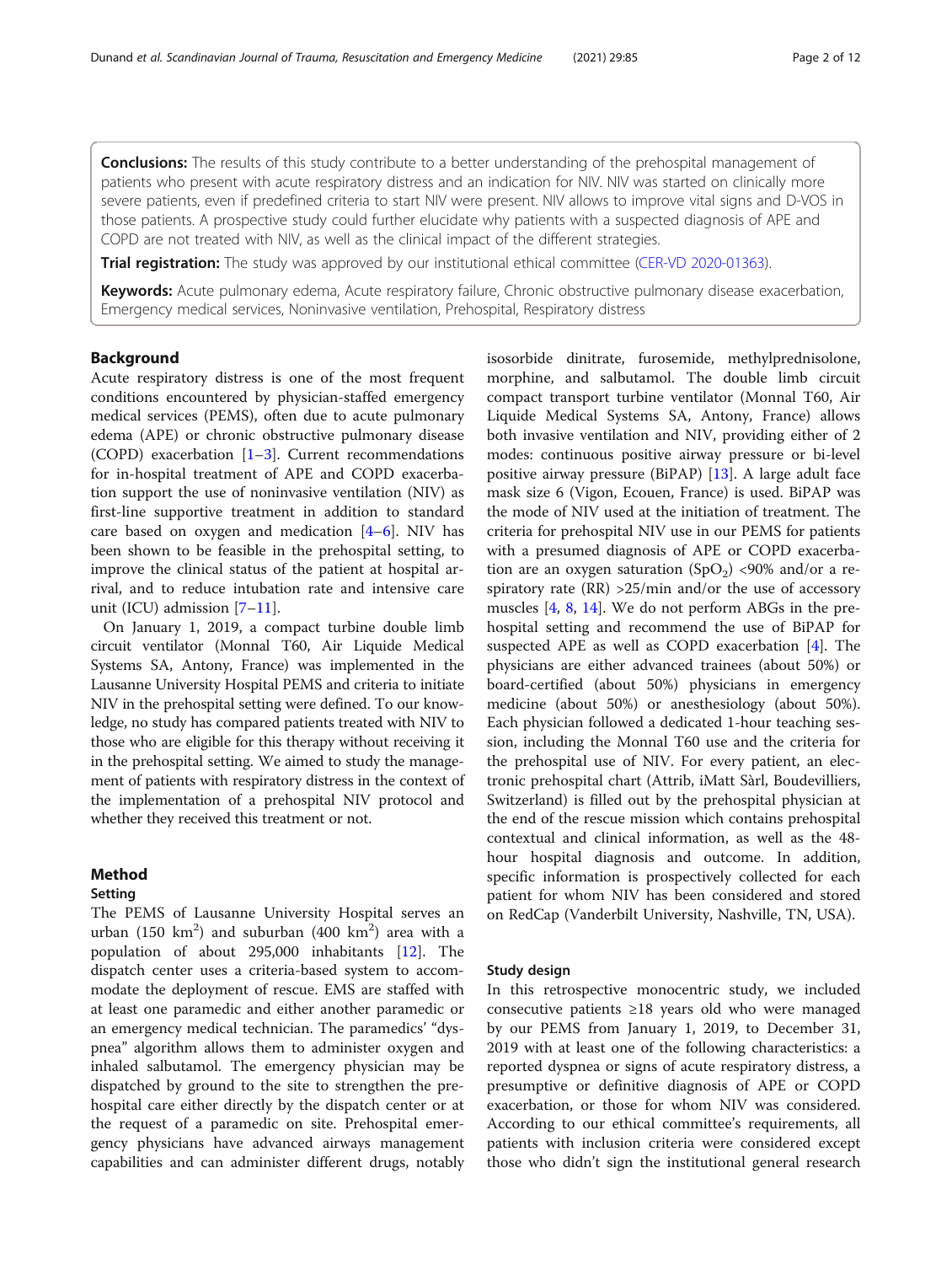consent. The study was approved by our institutional ethical committee (CER-VD 2020-01363).

We report the following characteristics of the included patients : age and gender; prehospital time intervals; clinical parameters on arrival of the PEMS on scene and at hospital admission (RR,  $SpO<sub>2</sub>$ , heart rate (HR), systolic and diastolic blood pressures (SBP and DBP), temperature, Glasgow Coma Scale (GCS) ; prehospital presumed diagnosis; prehospital treatments including drugs provided, bag-mask ventilation or intubation; whether the patient was admitted to an intermediate care unit or an ICU; and 48-hour hospital mortality and diagnosis. The severity of involvement was graded by the prehospital emergency physician according to the 8-level National Advisory Committee for Aeronautics (NACA) score [\[15\]](#page-11-0).

Specific data recorded for patients for whom NIV had been considered were as follows: indications and contraindications to NIV, main settings of the NIV (positive end expiratory pressure (PEEP), pressure support (PS), and fraction of inspired oxygen  $(FiO<sub>2</sub>)$  at the beginning of NIV and at hospital admission, and whether NIV had to be stopped before hospital admission and the reason why. Dyspnea was graded in patients who received NIV by using the 11-level dyspnea verbal ordinal scale (D-VOS) on site and at hospital admission [\[16\]](#page-11-0).

We also report the first arterial blood gas (ABG) performed at hospital admission and whether the patient was admitted to the ICU within the first hour after admission for that subpopulation.

Our primary outcome was the comparison of the patients meeting criteria for NIV, according to whether they received prehospital NIV or not. Secondary outcomes included the NIV failure rate, defined as premature interruption of treatment, and its causes as well as the evolution of the D-VOS score in the NIV group.

#### Statistical analysis

The collected data were exported from RedCap to Stata version 14 (Stata Corporation, College Station, TX, USA). Continuous variables were expressed as mean and standard deviation (SD) when the data were normally distributed or as median and interquartile range (IQR) when nonnormally distributed. Categorical variables were reported as absolute number and relative percentage. Student's t-test was used to compare continuous and normally distributed data, and Wilcoxon-Mann-Whitney test was used for continuous and non-normally distributed data. Pearson's chisquare test and Fisher's exact test were used for categorical variables as requested. A two-tailed  $p$ -value of <0.05 was considered as statistically significant.

# Results

Among the 2,457 patients rescued by our PEMS in 2019, 187 met the inclusion criteria (Fig. [1\)](#page-3-0). Of these, NIV was anticipated in 58 (31%) patients and actually started in 56 (30%). Indeed 2 patients had a contraindication to NIV because of noncompliance and discomfort. Frequency of NIV use was constant throughout the months of the year ( $p = 0.35$ ). Table [1](#page-4-0) shows the general and clinical characteristics of the patients in the NIV and non-NIV groups.

Forty-one (31%) of the 131 included patients that were not treated with NIV still fulfilled the indication criteria for NIV. Table [2](#page-6-0) shows their general and clinical characteristics. NIV was stopped before hospital admission in 9  $(16%)$  of the 56 patients (Table [3](#page-8-0)). The reasons were lack of compliance or patient discomfort  $(n = 5)$ , a technical problem  $(n = 2)$ , persisting desaturation  $(n = 1)$ , and vomiting  $(n = 1)$ . After premature cessation of NIV, one patient underwent prehospital endotracheal intubation, and 1 was ventilated using a bag-mask.

The mean D-VOS score at hospital in the NIV group was significantly lower than the initial D-VOS score  $(4.4 \pm 1.8 \text{ vs } 8.4 \pm 1.7; p < 0.0001, \text{ Figure 2}).$  $(4.4 \pm 1.8 \text{ vs } 8.4 \pm 1.7; p < 0.0001, \text{ Figure 2}).$  $(4.4 \pm 1.8 \text{ vs } 8.4 \pm 1.7; p < 0.0001, \text{ Figure 2}).$  Most patients  $(n = 44; 94%)$  continued NIV in hospital.

#### **Discussion**

In our PEMS, 30% of patients with acute respiratory distress, according to study criteria, were treated with NIV from January 1, 2019, to December 31, 2019. 31% of patients managed without NIV had an indication for it, and the NIV failure rate was 16%. To our knowledge, the present study is the first to comprehensively assess the process of initiating NIV in the prehospital setting, including the description of patients for whom NIV was not initiated and the reasons why.

The most frequently reported presumed causes of respiratory distress in our case load were APE, COPD exacerbation, and pneumonia, which is consistent with the findings of previous studies [[7\]](#page-10-0). In the NIV group, the proportion of presumed diagnosis of APE and COPD exacerbation was higher than in the non-NIV group, which is consistent with the proposed indication criteria for prehospital NIV in our setting. Interestingly, the third main presumed diagnosis was pneumonia in 9 (16%) patients in the NIV group. As the role of NIV in the management of respiratory failure caused by pneumonia only is debated, we did not include pneumonia in our internal recommendations as an indication for NIV. It seems, however, that patients with pneumonia could benefit from NIV if they have cardiac or respiratory comorbidities, and NIV may be proposed in select situations, which may have been the case for those patients [[17](#page-11-0)–[19](#page-11-0)]. A diagnosis of pneumonia was even more frequent when considering 48-hour diagnosis (22 patients, 39%) in the NIV group, whereas the number of final diagnoses of APE and COPD exacerbations was lower than initially suspected. Making an accurate etiological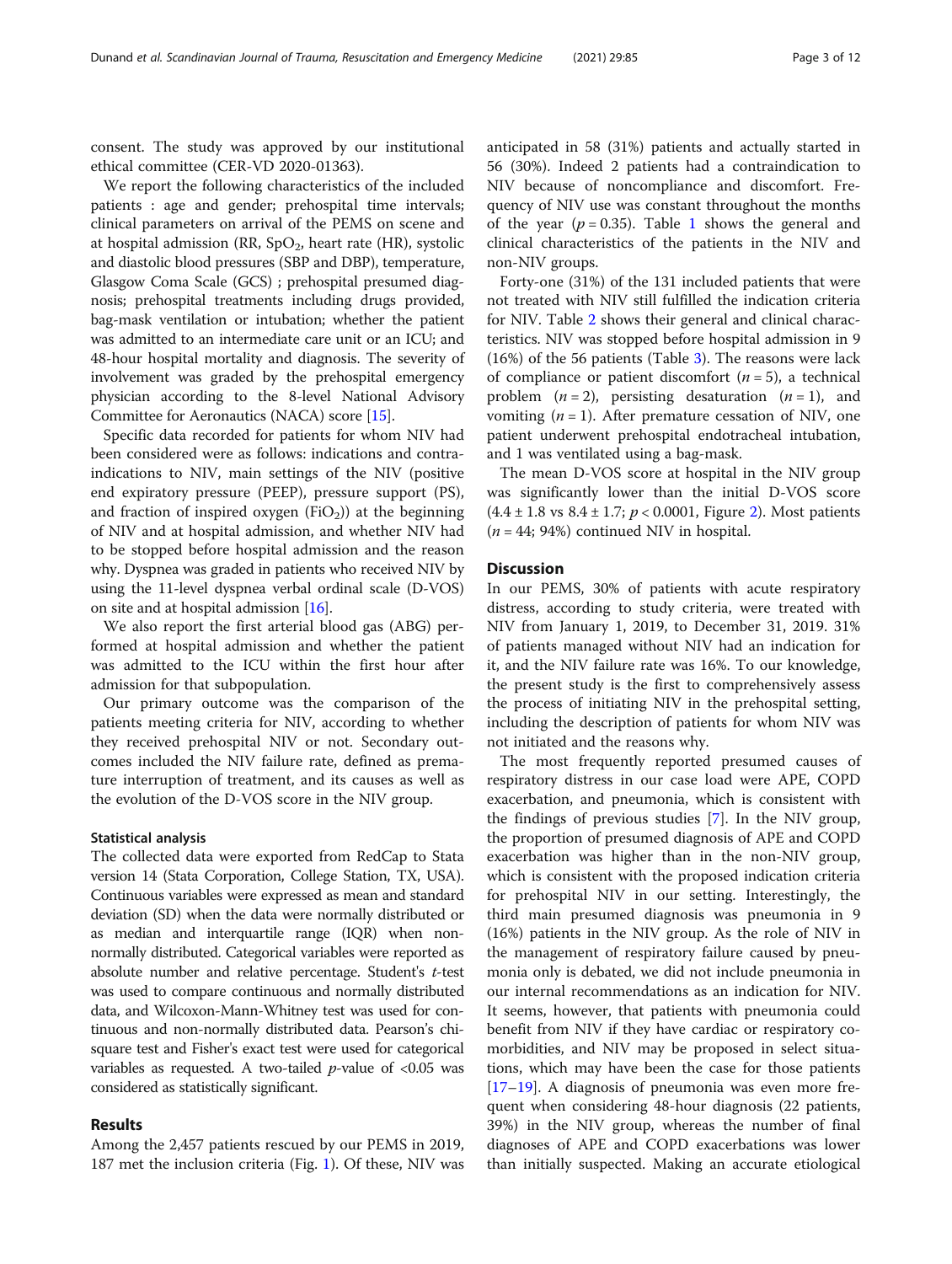<span id="page-3-0"></span>

diagnosis of dyspnea in the prehospital setting is difficult because of the absence of pathognomonic signs or symptoms [[20\]](#page-11-0). If the field assessment of dyspnea from a cardiac or non-cardiac cause has some concordance with the emergency department diagnosis, a more precise diagnosis may be more problematic, notably in the case of multiple etiologies [\[3](#page-10-0)]. The accuracy between prehospital respiratory distress diagnoses by paramedics or prehospital physicians and emergency physicians is moderate [[21](#page-11-0)–[26\]](#page-11-0). To our knowledge, there is no study comparing the accuracy of diagnoses of respiratory distress between paramedics and prehospital physicians. In our setting, prehospital physicians, by virtue of their experience and training, have an advanced clinical judgment.

The etiology of the respiratory distress may be better defined, allowing for more precise decision on whether NIV would be indicated or not, but this remains to be demonstrated. Given the difficulty of establishing a precise diagnosis, prehospital NIV may be more frequently started on the basis of symptoms than on the actual cause of the dyspnea.

Among the patients who did not receveived prehospital NIV, 31% nevertheless fulfilled the predefined indication criteria. Compared with patients who received NIV, patients with an indication for NIV who did not receive NIV had a higher initial  $SpO<sub>2</sub>$  (86 vs 80%), a lower HR (98 vs 115 beats/min), and a tendency to be less clinically severe according to the NACA score. The severity of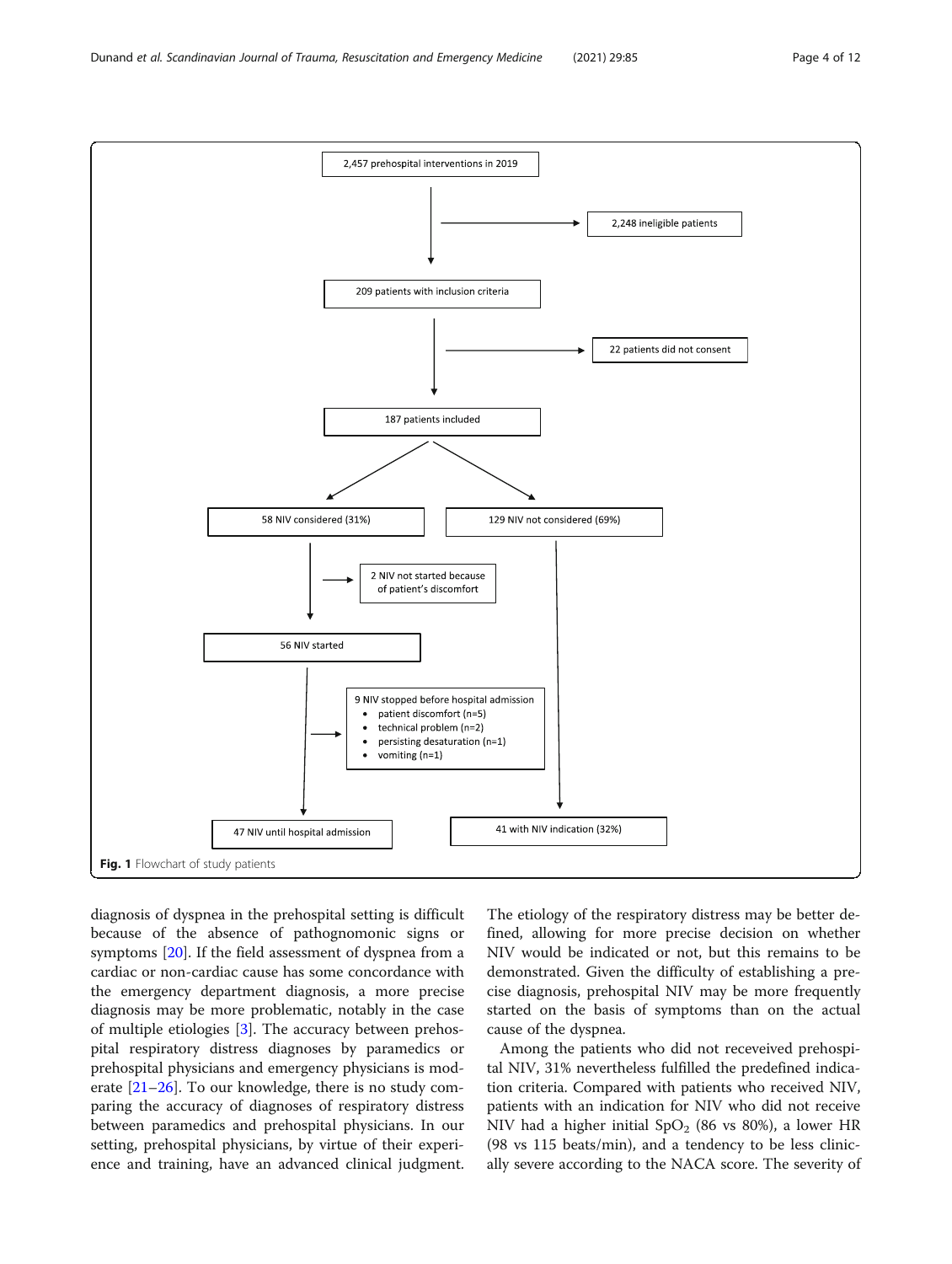|                                       | Total<br>$(n = 187)$ | NIV started<br>$(n = 56; 30\%)$ | NIV not started<br>$(n = 131; 70\%)$ | p Value  |
|---------------------------------------|----------------------|---------------------------------|--------------------------------------|----------|
| Characteristic                        |                      |                                 |                                      |          |
| Age (year), mean $\pm$ SD             | $77 \pm 14$          | $77 \pm 12$                     | $76 \pm 15$                          | 0.96     |
| Male, n (%)                           | 96 (51)              | 28 (50)                         | 68 (52)                              | 0.8      |
| NACA, n (%)                           |                      |                                 |                                      | < 0.0005 |
| $\overline{2}$                        | 2(1.1)               | 0(0)                            | 2(1.5)                               |          |
| 3                                     | 40 (21)              | 0(0)                            | 40 (31)                              |          |
| 4                                     | 69 (37)              | 17(30)                          | 52 (40)                              |          |
| 5                                     | 71 (38)              | 38 (68)                         | 33 (25)                              |          |
| 6                                     | 4(2.1)               | 1(1.8)                          | 3(2.3)                               |          |
| 7                                     | 1(0.5)               | 0(0)                            | 1(0.8)                               |          |
| Time interval (minutes), median (IQR) |                      |                                 |                                      |          |
| Time to start                         | $2.7(1.9-3.7)$       | $2.9(2.0-4.0)$                  | $2.7(1.8-3.6)$                       | 0.32     |
| Time to scene                         | $5.9(4.1 - 8.1)$     | $5.3(3.5 - 7.2)$                | $6.0(4.4 - 8.2)$                     | 0.07     |
| On-scene time                         | $21(16-26)$          | $22(18-27)$                     | $20(15-25)$                          | 0.08     |
| Transport                             | $10.4(3.1 - 16.8)$   | $7.6$ $(4.4 - 11.0)$            | $12.7(7.1-20.1)$                     | < 0.0001 |
| Presumptive diagnosis, n (%)          |                      |                                 |                                      |          |
| APE <sup>a</sup>                      | 57 (30)              | 30(55)                          | 27(21)                               | < 0.0001 |
| COPD <sup>a</sup> exacerbation        | 48 (26)              | 20 (36)                         | 28 (21)                              | 0.04     |
| Pneumonia                             | 53 (28)              | 15(27)                          | 38 (29)                              | 0.76     |
| ARDS                                  | 1(0.5)               | 1(1.8)                          | 0(0)                                 | 0.13     |
| Asthma                                | 12(6.4)              | 0(0)                            | 12 (9.2)                             | 0.02     |
| Initial vital parameters              |                      |                                 |                                      |          |
| RR (breath/min), mean $\pm$ SD        | $30 \pm 10$          | $35 \pm 8$                      | $29 \pm 10$                          | < 0.0001 |
| $Sp02$ (%), mean $\pm$ SD             | $85 \pm 11$          | $79 \pm 10$                     | $88 \pm 11$                          | < 0.0001 |
| HR (beat/min), mean $\pm$ SD          | $105 \pm 27$         | $115 \pm 21$                    | $100 \pm 28$                         | < 0.0005 |
| SBP (mmHg), mean $\pm$ SD             | $146 \pm 34$         | $154 \pm 38$                    | $143 \pm 32$                         | 0.09     |
| DBP (mmHg), mean $\pm$ SD             | $82 \pm 23$          | $86 \pm 25$                     | $80 \pm 22$                          | 0.20     |
| GCS, median (IQR)                     | $15(15-15)$          | $15(14-15)$                     | $15(15-15)$                          | 0.69     |
| GCS, $n$ $(\%)$                       |                      |                                 |                                      | 0.9      |
| $3 - 8$                               | 13(7)                | 4(7.1)                          | 9(6.9)                               |          |
| $9 - 12$                              | 16(8.6)              | 4(7.1)                          | 12 (9.2)                             |          |
| $13 - 15$                             | 158 (84)             | 48 (86)                         | 110 (84)                             |          |
| Final vital parameters <sup>b</sup>   |                      |                                 |                                      |          |
| RR (breath/min), mean $\pm$ SD        | $27 \pm 8$           | $29 \pm 8$                      | $26 \pm 9$                           | 0.0421   |
| $SpO2$ (%), mean $\pm$ SD             | $95 \pm 5$           | $96 \pm 5$                      | $95 \pm 5$                           | 0.0641   |
| HR (beat/min), mean $\pm$ SD          | $101 \pm 24$         | $103 \pm 28$                    | $100 \pm 22$                         | 0.1081   |
| SBP (mmHg), mean $\pm$ SD             | $135 \pm 29$         | $138 \pm 30$                    | $134 \pm 28$                         | 0.6171   |
| DBP (mmHg), mean $\pm$ SD             | $77 \pm 17$          | $79 \pm 17$                     | $76 \pm 17$                          | 0.8025   |
| GCS score, median (IQR)               | $15(15-15)$          | $15(15-15)$                     | $15(15-15)$                          | 0.5958   |
| GCS, n (%)                            |                      |                                 |                                      | 0.85     |
| $3 - 8$                               | 13(7)                | 3(5.4)                          | 10(7.6)                              |          |
| $9 - 12$                              | 13(7)                | 4(7.1)                          | 9(6.9)                               |          |
| $13 - 15$                             | 161 (86)             | 49 (88)                         | 112 (86)                             |          |

# <span id="page-4-0"></span>**Table 1** Characteristics of the overall study population ( $n = 187$ )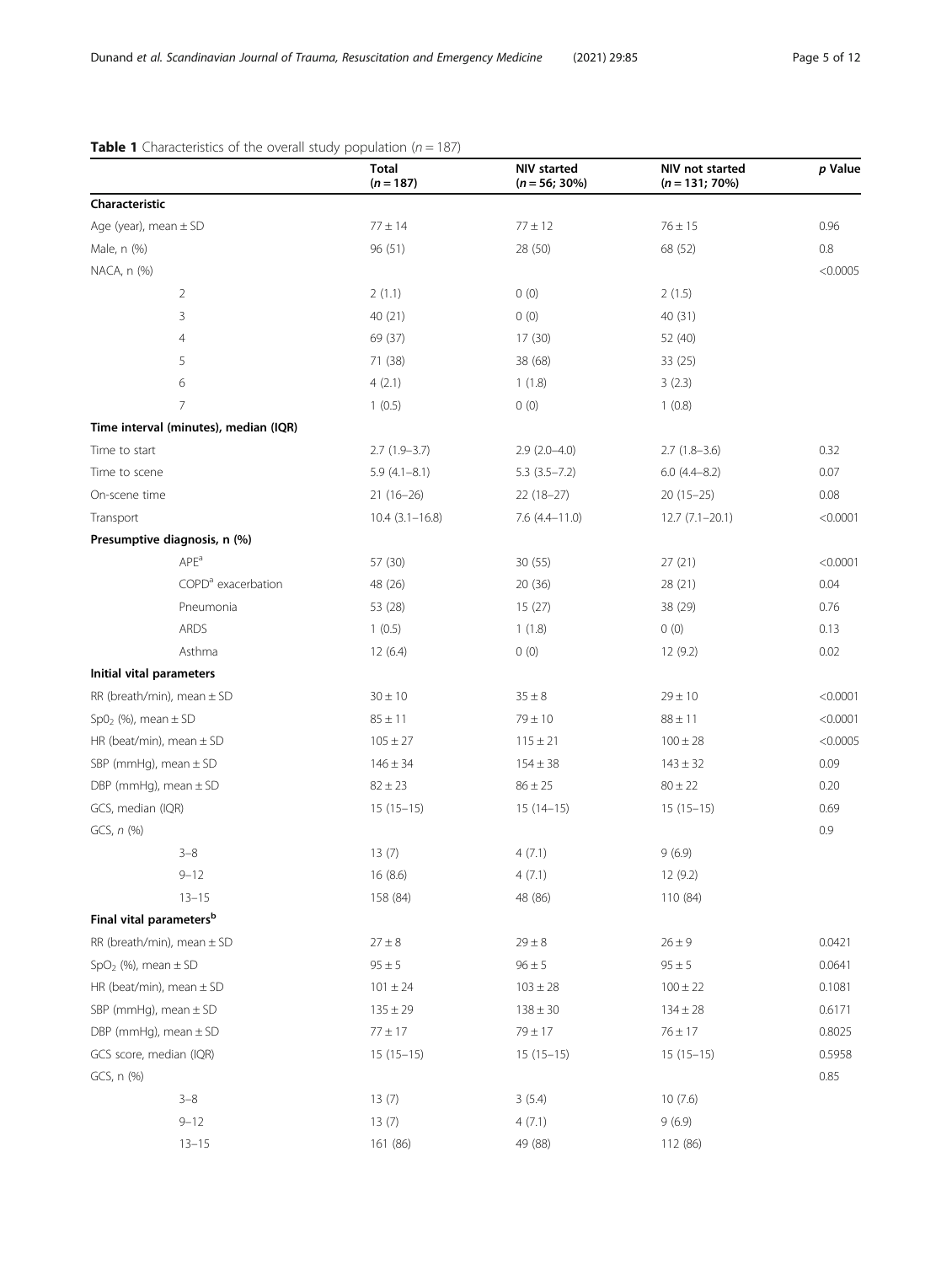|                              |                      | <b>Total</b><br>$(n = 187)$ | <b>NIV</b> started<br>$(n = 56; 30\%)$ | NIV not started<br>$(n = 131; 70\%)$ | p Value           |
|------------------------------|----------------------|-----------------------------|----------------------------------------|--------------------------------------|-------------------|
| Treatment, n (%)             |                      |                             |                                        |                                      |                   |
| Oxygen                       |                      | 141(75)                     | 45 (80)                                | 96 (73)                              | 0.30              |
| Intubation                   |                      | 5(2.7)                      | 1(1.8)                                 | 4(3.1)                               | 0.53              |
| Drugs                        |                      |                             |                                        |                                      |                   |
|                              | Salbutamol           | 65 (35)                     | 20(36)                                 | 45 (34)                              | 0.87              |
|                              | Isosorbide dinitrate | 34 (18)                     | 16 (29)                                | 18(24)                               | 0.022             |
|                              | Furosemide           | 28 (15)                     | 14(25)                                 | 14(11)                               | 0.023             |
|                              | Morphine sulphate    | 12(6.4)                     | 6(11)                                  | 6(4.6)                               | 0.19              |
|                              | Ipratropium bromide  | 6(3.2)                      | 5(8.9)                                 | 1(0.8)                               | 0.010             |
|                              | Methylprednisolone   | 1(0.5)                      | 0(0)                                   | 1(0.8)                               | $\qquad \qquad =$ |
| Outcome, n (%)               |                      |                             |                                        |                                      |                   |
| Final diagnosis <sup>c</sup> |                      |                             |                                        |                                      |                   |
| APE                          |                      | 45 (24)                     | 20(21)                                 | 25 (18)                              | 0.015             |
|                              | COPD exacerbation    | 36 (19)                     | 12(33)                                 | 24 (67)                              | 0.62              |
|                              | Pneumonia            | 59 (32)                     | 22 (39)                                | 37 (28)                              | 0.14              |
|                              | <b>ARDS</b>          | $\mathbf 0$                 | $\mathbf{0}$                           | $\mathbf 0$                          | $\qquad \qquad -$ |
|                              | Asthma               | 6(3.2)                      | $\mathbf{0}$                           | 6(4.6)                               | 0.10              |
| 48-hour mortality            |                      | 13(7)                       | 6(11)                                  | 7(5.3)                               | 0.186             |

**Table 1** Characteristics of the overall study population ( $n = 187$ ) (Continued)

<sup>a</sup>Overlapping presumptive diagnosis of COPD-APE for 10 patients (including 7 in the NIV group)

 $^{\rm b}$ There was a statistically significant (p < 0.05 for all) decrease in RR, SBP, DBP, and HR, as well as an increase in SpO<sub>2</sub> in both NIV and non-NIV groups. There was no statistically significant difference for GCS

<sup>c</sup>Overlapping presumptive diagnosis of COPD-APE for 3 patients (including one in the NIV group)

the case, especially the  $SpO<sub>2</sub>$  level, seemed to be the element that determined the NIV indication, the most hypoxemic patients being more likely to be treated with NIV.

Although a short distance to the hospital should not prevent the use of NIV, it is known that the mortality from respiratory causes is increased as the distance to the hospital increases [[14](#page-11-0), [27](#page-11-0)]. We could therefore have expected that physicians would decide not to start NIV because of a short transport time to hospital. Nonetheless, the transport time to hospital did not seem to influence the NIV decision in our study. The transport time to hospital was indeed even higher for patients without NIV than it was for those in the NIV group (13 vs 8 min). This may be explained by several unmeasured variables, including the potentially more frequent use of lights and siren to transport the more severe cases from the NIV group, although priority signals do not seem to be a big time-saver  $[1]$  $[1]$ . A prospective study would be necessary to analyze more precisely whether other factors, relative to logistical issues or to the physicians themselves, could also partially explain some part of this "undertreatment".

The potential advantages of NIV in the management of APE and COPD exacerbation include improvement of vital signs, lowering of the intubation and ICU admission

rates, diminution of the hospital length of stay as well as health care costs  $[8, 10, 11, 28, 29]$  $[8, 10, 11, 28, 29]$  $[8, 10, 11, 28, 29]$  $[8, 10, 11, 28, 29]$  $[8, 10, 11, 28, 29]$  $[8, 10, 11, 28, 29]$  $[8, 10, 11, 28, 29]$  $[8, 10, 11, 28, 29]$  $[8, 10, 11, 28, 29]$  $[8, 10, 11, 28, 29]$ . Most studies have reported such findings in the hospital setting. Although the relatively low number of patients in the present study is not sufficient to draw reliable conclusions about strong outcomes such as mortality, some of our results may nonetheless support the benefit of NIV treatment. A first argument is the evolution of the vital signs. As the initial vital signs (SpO<sub>2</sub>, RR, HR) deviated more from normal in the NIV group than they were in the study population in general or those with an indication for NIV, the NIV group underwent significant improvement at hospital arrival, suggesting that patients who received NIV benefited from it. This may be especially relevant, as failure to normalize vital signs has been correlated with poor outcome  $[30]$ . The second argument in favor of prehospital NIV is the subjective improvement of dyspnea in the NIV group. In the group of patients treated with NIV, the final D-VOS score was lower than the initial one. This improvement was even higher in patients for whom NIV was continued until hospital admission (hospital D-VOS score of 4.4 vs initial D-VOS score of 8.4) than it was in the group for whom NIV was interrupted. These results are not only statistically but also clinically significant, with an absolute reduction in the D-VOS score of 4 in patients for whom NIV was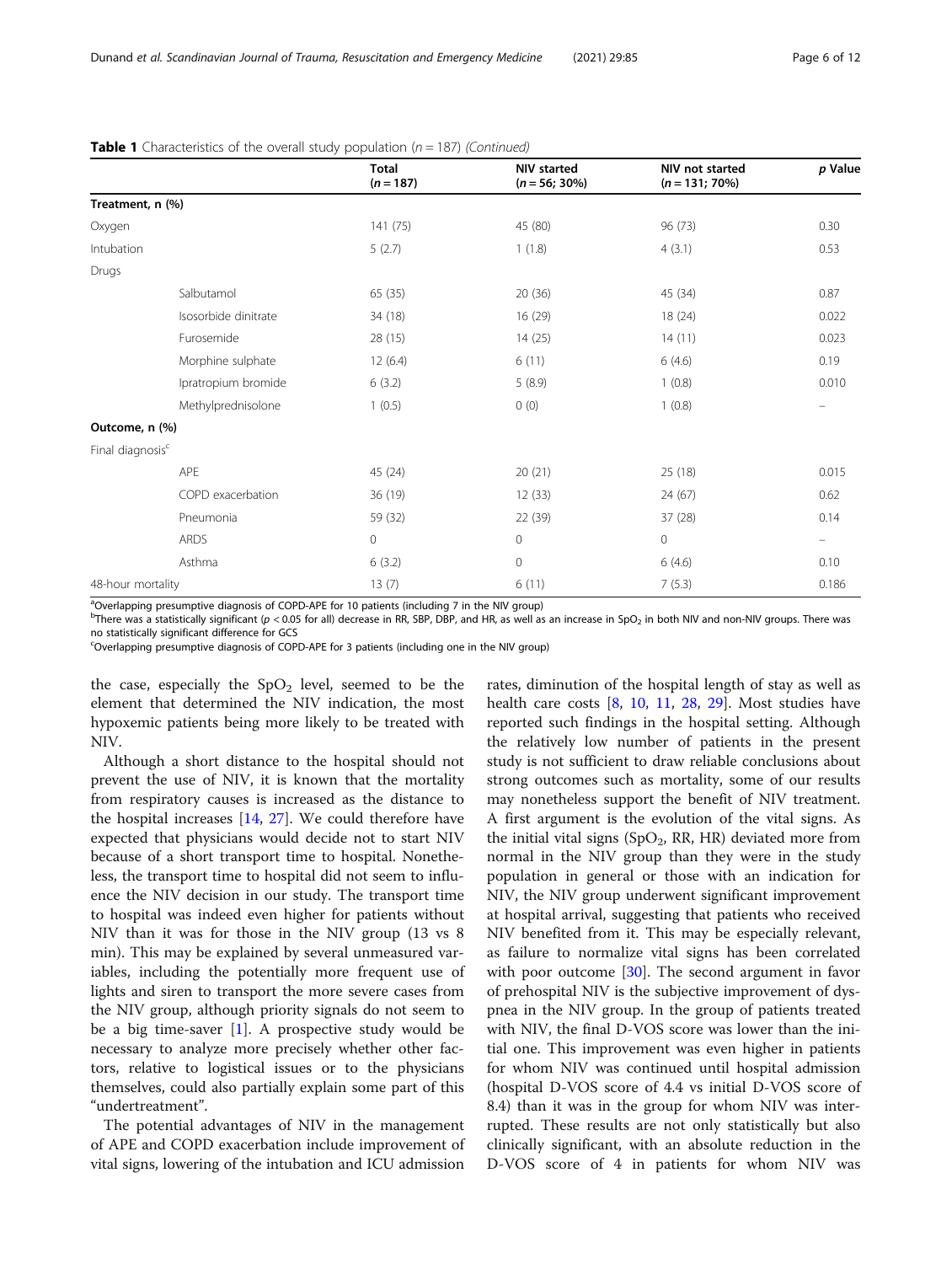# <span id="page-6-0"></span>**Table 2** Characteristics of the population with a prehospital NIV indication ( $n = 97$ )

|                                       |                |                  | Total ( $n = 97$ ) NIV started( $n = 56$ ; 58%) NIV not started( $n = 41$ ; 42%) | p Value       |
|---------------------------------------|----------------|------------------|----------------------------------------------------------------------------------|---------------|
| Characteristics                       |                |                  |                                                                                  |               |
| Age (year), mean ± SD                 | $78\pm9$       | $77\pm12$        | $81\pm11$                                                                        | 0.11          |
| Male, n (%)                           | 96 (51)        | 28 (29)          | 68 (70)                                                                          | 0.81          |
| Weight (kg), mean $\pm$ SD            | $63 \pm 29$    | $62 \pm 31$      | $64 \pm 28$                                                                      | 0.78          |
| NACA, n (%)                           |                |                  |                                                                                  | < 0.0001      |
| 3                                     | 12(21)         | 0(0)             | 12 (100)                                                                         |               |
| $\overline{4}$                        | 34 (35)        | 17 (50)          | 17 (50)                                                                          |               |
| 5                                     | 48 (49)        | 38 (79)          | 10(21)                                                                           |               |
| 6                                     | 2(2)           | 1(50)            | 3(50)                                                                            |               |
| $\overline{7}$                        | 1(1)           | 0(0)             | 1(100)                                                                           |               |
| Time interval (minutes), median (IQR) |                |                  |                                                                                  |               |
| Time to start                         | $2.7(2.0-3.6)$ | $2.9(2.0-4.0)$   | $2.7(1.9-3.3)$                                                                   | 0.32          |
| Time to scene                         | $5.7(4.0-7.9)$ | $5.3(3.5 - 7.2)$ | $6.0$ (4.8-8.1)                                                                  | 0.11          |
| On-scene time                         | $22(16-27)$    | $22(18-27)$      | $20(14-25)$                                                                      | 0.14          |
| Time to hospital                      | $9(5-14)$      | $8(4-11)$        | $13(9-20)$                                                                       | < 0.0001      |
| Presumed diagnosis, n (%)             |                |                  |                                                                                  |               |
| APE <sup>a</sup>                      | 50 (52)        | 30(54)           | 20 (49)                                                                          | 0.64          |
| COPD <sup>a</sup> exacerbation        | 44 (45)        | 20(36)           | 24 (59)                                                                          | 0.026         |
| Pneumonia                             | 25(26)         | 15(27)           | 10(24)                                                                           | 0.79          |
| ARDS                                  | 1(1)           | 1(1)             | 0(0)                                                                             | 0.39          |
| Asthma                                | 0(0)           | 0(0)             | 0(0)                                                                             | $\frac{1}{2}$ |
| Initial vital parameters              |                |                  |                                                                                  |               |
| RR (breath/min), mean $\pm$ SD        | $35\pm9$       | $35\pm8$         | $34 \pm 11$                                                                      | 0.55          |
| Sp0 <sub>2</sub> (%), mean $\pm$ SD   | $82 \pm 11$    | $80 \pm 10$      | $86 \pm 11$                                                                      | 0.0006        |
| HR (beat/min), mean $\pm$ SD          | $108 \pm 27$   | $115 \pm 21$     | $98 \pm 31$                                                                      | 0.0023        |
| SBP (mmHg), mean $\pm$ SD             | $153 \pm 37$   | $154 \pm 38$     | $152 \pm 36$                                                                     | 0.89          |
| DBP (mmHg), mean $\pm$ SD             | $84 \pm 24$    | $86 \pm 25$      | $81 \pm 22$                                                                      | 0.37          |
| GCS, median (IQR)                     | $15(15-15)$    | $15(14-15)$      | $15(15-15)$                                                                      | 0.14          |
| GCS, n (%)                            |                |                  |                                                                                  | 0.19          |
| $3 - 8$                               | 6(6)           | 4(67)            | 2(33)                                                                            |               |
| $9 - 12$                              | 7(7)           | 4(57)            | 3(43)                                                                            |               |
| $13 - 15$                             | 84 (86)        | 48 (57)          | 36 (43)                                                                          |               |
| Final vital parameters <sup>b</sup>   |                |                  |                                                                                  |               |
| RR (breath/min), mean $\pm$ SD        | $30\pm8$       | $29\pm8$         | $31 \pm 8$                                                                       | 0.27          |
| SpO <sub>2</sub> (%), mean $\pm$ SD   | $95 \pm 6$     | $96 \pm 6$       | $94 \pm 7$                                                                       | 0.29          |
| HR (beat/min), mean $\pm$ SD          | $101 \pm 25$   | $103 \pm 28$     | $98 \pm 19$                                                                      | 0.39          |
| SBP (mmHg), mean $\pm$ SD             | $138 \pm 28$   | $138 \pm 30$     | $139 \pm 26$                                                                     | 0.87          |
| DBP (mmHg), mean $\pm$ SD             | $78\pm18$      | $79\pm17$        | $77\pm19$                                                                        | 0.73          |
| GCS score, median (IQR)               | $15(15-15)$    | $15(15-15)$      | $15(15-15)$                                                                      | 0.48          |
| GCS, n (%)                            |                |                  |                                                                                  | 0.77          |
| $3 - 8$                               | 4(4)           | 3(75)            | 1(25)                                                                            |               |
| $9 - 12$                              | 7(7)           | 4(57)            | 3(43)                                                                            |               |
| $13 - 15$                             | 86 (89)        | 49 (57)          | 37 (43)                                                                          |               |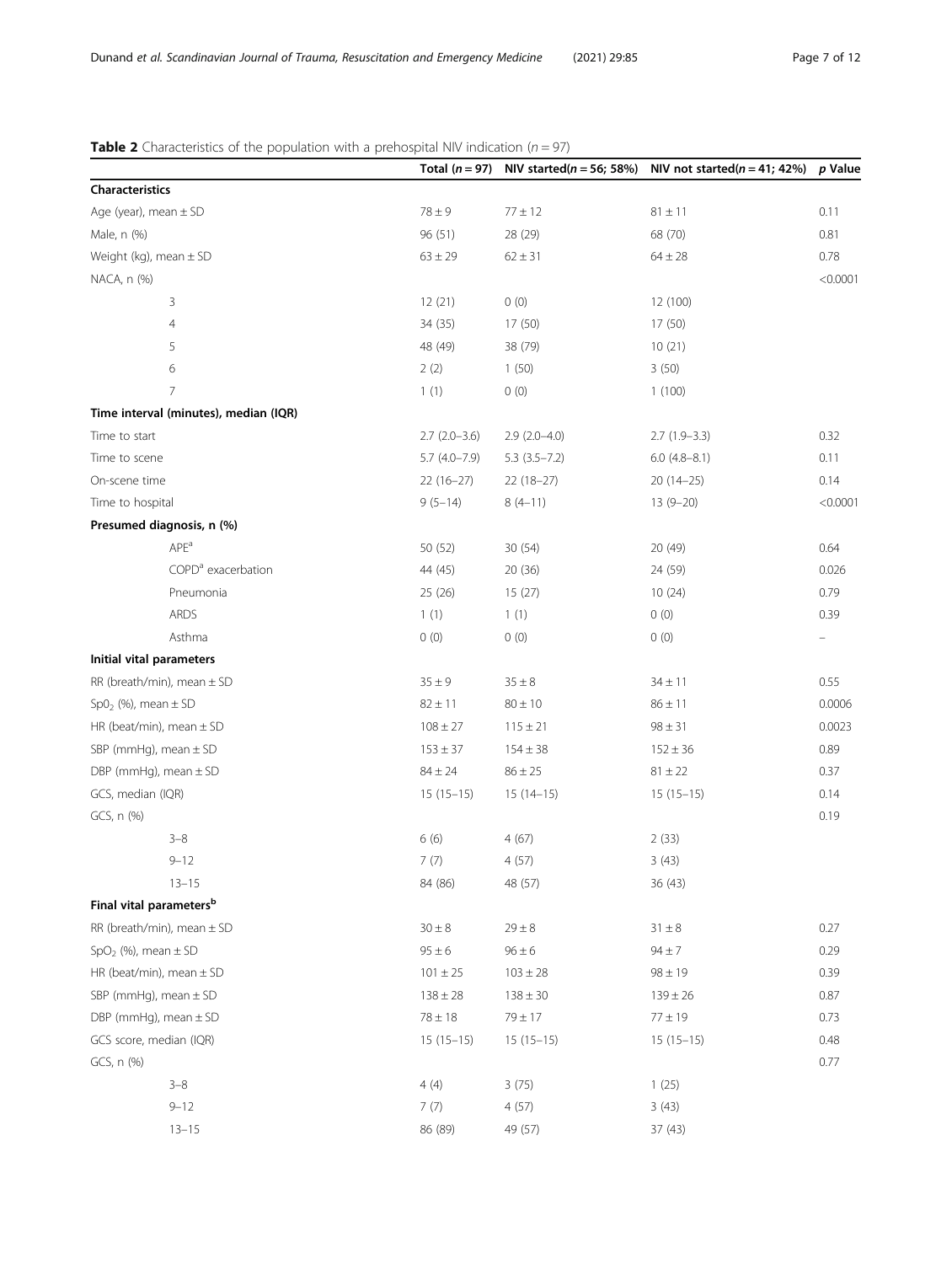|                                         |                                                                 |                 |                 | Total ( $n = 97$ ) NIV started( $n = 56$ ; 58%) NIV not started( $n = 41$ ; 42%) p Value |        |
|-----------------------------------------|-----------------------------------------------------------------|-----------------|-----------------|------------------------------------------------------------------------------------------|--------|
| Treatment, n (%)                        |                                                                 |                 |                 |                                                                                          |        |
| Oxygen                                  |                                                                 | 80 (82)         | 45 (80)         | 35 (85)                                                                                  | 0.52   |
| Intubation                              |                                                                 | 2(1.0)          | 1(1.8)          | 1(2.4)                                                                                   |        |
| Drugs                                   |                                                                 |                 |                 |                                                                                          |        |
|                                         | Salbutamol                                                      | 40 (41)         | 20(36)          | 20(49)                                                                                   | 0.22   |
|                                         | Isosorbide dinitrate                                            | 27(28)          | 16 (29)         | 11(27)                                                                                   | 1.00   |
|                                         | Furosemide                                                      | 22(23)          | 14(25)          | 8(20)                                                                                    | 0.63   |
|                                         | Morphine sulfate                                                | 8(8.2)          | 6(11)           | 2(4.9)                                                                                   | 0.46   |
|                                         | Ipratropium bromide                                             | 5(5.1)          | 5(8.9)          | 0(0)                                                                                     | 0.07   |
| Outcome                                 |                                                                 |                 |                 |                                                                                          |        |
| ABG at hospital admission               |                                                                 |                 |                 |                                                                                          |        |
|                                         | pH                                                              | $7.33 \pm 0.10$ | $7.30 \pm 0.11$ | $7.37 \pm 0.07$                                                                          | 0.0165 |
|                                         | PaO2 (mmHg), mean $\pm$ SD                                      | $101 \pm 77$    | $109 \pm 87$    | $92 \pm 63$                                                                              | 0.11   |
|                                         | PaCO2 (mmHg), mean $\pm$ SD                                     | $45 \pm 17$     | $47 \pm 21$     | $43 \pm 11$                                                                              | 0.38   |
|                                         | Lactate (mmol/L), mean $\pm$ SD                                 | $2.4 \pm 2.0$   | $2.8 \pm 2.1$   | $1.9 \pm 1.8$                                                                            | 0.0254 |
|                                         | Bicarbonates (mmol/L), mean ± SD                                | $24 \pm 5$      | $23 \pm 6$      | $25 \pm 4$                                                                               | 0.06   |
| Final diagnosis <sup>c</sup> , n $(\%)$ |                                                                 |                 |                 |                                                                                          |        |
|                                         | APE                                                             | 36(37)          | 20(36)          | 16 (39)                                                                                  | 0.74   |
|                                         | COPD exacerbation                                               | 24 (25)         | 12(21)          | 12 (29)                                                                                  | 0.38   |
|                                         | Pneumonia                                                       | 32(33)          | 22 (39)         | 10(24)                                                                                   | 0.12   |
|                                         | ICU admission in the first hour after hospital admission, n (%) | 9(12)           | 8(22)           | 1(3)                                                                                     | 0.010  |
|                                         | Intubation in the first hour after hospital admission, n (%)    | 4(5.4)          | 4(11)           | 0(0)                                                                                     | 0.035  |
| 48-hour mortality, n (%)                |                                                                 | 8(8.3)          | 6(11)           | 2(4.9)                                                                                   | 0.30   |

**Table 2** Characteristics of the population with a prehospital NIV indication ( $n = 97$ ) (Continued)

<sup>a</sup>Overlapping presumptive diagnosis of COPD-APE for 10 patients (including 7 in the NIV group)

 $^{\rm b}$ There was a statistically significant (p < 0.05 for all) decrease in RR and SBP, as well as an increase in SpO $_2$  in both NIV and non-NIV groups. There was a

statistically significant decrease in DBP and HR (p < 0.05 for both) in the NIV group but not in the non-NIV group. There was no statistically significant difference for GCS

<sup>c</sup>Overlapping presumptive diagnosis of COPD-APE for 3 patients (including 1 in the NIV group)

continued to hospital admission. This is important, as the level of dyspnea correlates to clinical parameters used in emergency departments [[31\]](#page-11-0). Furthermore, studies of the multidimensional extent of dyspnea have revealed an important affective aspect, and laboratory experience has shown, for example, that respiratory work during effort is less unpleasant than air hunger [[32,](#page-11-0) [33\]](#page-11-0). Finally, the ABG profile at hospital admission in the NIV group was usually favorable, when considering the mild respiratory acidosis without major hypoxemia.

The potential benefit of NIV has to be weighed against the potential harm. There was no significant difference in 48-hour mortality between the groups, including in patients for whom NIV had to be stopped. The failure rate of NIV was 16% in the present study, which is less than the 26% observed in the prehospital field and the 17% to 30% in the ICU [[34,](#page-11-0) [35\]](#page-11-0). In 2003, a study showed a similar failure rate (17%), but it included only COPD exacerbation treated with continuous positive airway pressure [[36\]](#page-11-0). Failures are explained more by management of the ventilator, including patient discomfort and technical problems, and less by deterioration of the clinical condition, such as persistent desaturation and vomiting, which are expected complications [\[28,](#page-11-0) [37\]](#page-11-0). We did not detect any hemodynamic instability leading to cessation of NIV, and the only patient with persistent hypoxemia was successfully intubated. Another potential risk for some patients may be the prolongation of the on-scene time. However, in our study, the on-scene time was similar in the NIV group as it was in the other groups, suggesting that NIV did not affect on-scene time, as previously described [[11](#page-11-0), [38](#page-11-0)].

Our internal recommendations concerning the NIV in prehospital settings were continuously reassessed during the COVID pandemic, taking into account scientific knowledge and local epidemiology. Initially stopped at the beginning of the pandemic because NIV was regarded as a potential risk of contamination by aerosolization, we have now resumed its use for the initial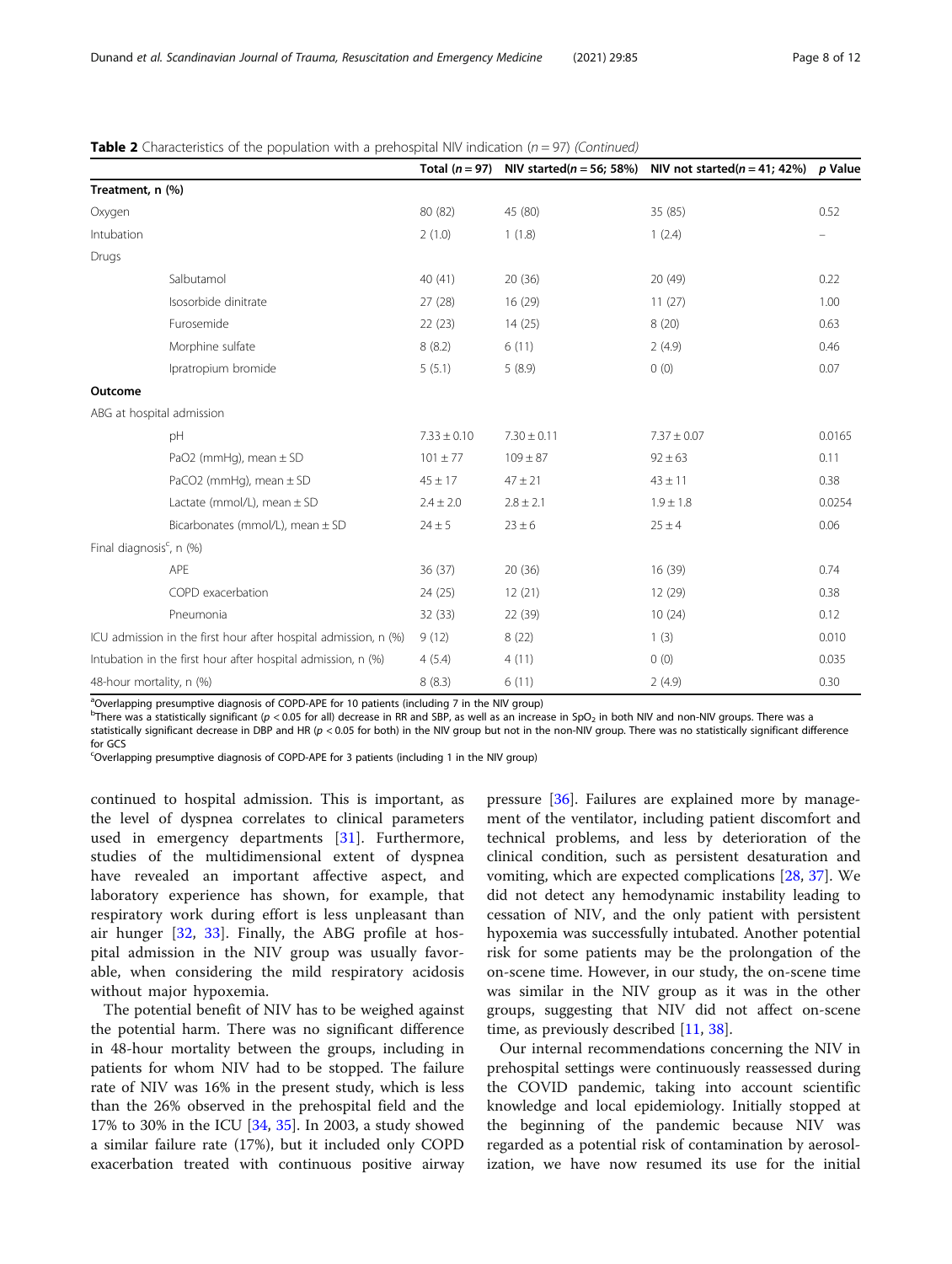# <span id="page-8-0"></span>**Table 3** Characteristics of the patients with NIV ( $n = 56$ )

|                                       | Total $(n = 56)$ | NIV continued $(n = 47; 84%)$ | NIV stopped $(n = 9; 16%)$ | p Value |
|---------------------------------------|------------------|-------------------------------|----------------------------|---------|
| Characteristics                       |                  |                               |                            |         |
| Age (year), mean ± SD                 | $77\pm12$        | $77\pm13$                     | $77\pm10$                  | 0.70    |
| Male, n (%)                           | 28 (50)          | 23 (50)                       | 5(56)                      | 0.06    |
| Weight (kg), mean $\pm$ SD            | $61.9 \pm 31$    | $62.0 \pm 31.0$               | $61.1 \pm 33.1$            | 0.95    |
| NIV clinical indication, n (%)        |                  |                               |                            |         |
| $SpO2<$ 90%                           | 50 (89)          | 43 (91)                       | 0.22                       | 0.22    |
| RR>25 breath/min                      | 52 (93)          | 44 (94)                       | 0.61                       | 0.61    |
| Use of accessory muscles <sup>a</sup> | 45 (80)          | 37 (79)                       | 0.48                       | 0.48    |
| Time interval (minutes), median (IQR) |                  |                               |                            |         |
| On-scene time                         | $22(18-27)$      | $22(18-27)$                   | $23(18-33)$                | 0.73    |
| Time to hospital                      | $7.6(4.4-11.0)$  | $7.3(4.4 - 11.0)$             | $9.0(13.6 - 3.8)$          | 0.67    |
| NIV duration                          | $21(15-29)$      | $21(15-30)$                   | $11(7-15)$                 | 0.36    |
| Presumed diagnosis, n (%)             |                  |                               |                            | 0.26    |
| APE                                   | 26 (46)          | 24 (51)                       | 2(7.7)                     |         |
| COPD exacerbation                     | 17(30)           | 12 (26)                       | 5(56)                      |         |
| Pneumonia                             | 9(16)            | 8(17)                         | 1(11)                      |         |
| Otherb                                | 4(7.1)           | 3(6.4)                        | 1(11)                      |         |
| Initial vital parameters              |                  |                               |                            |         |
| RR (breath/min), mean $\pm$ SD        | $35\pm8$         | $35\pm8$                      | $36\pm6$                   | 0.63    |
| $SpO2$ (%), mean $\pm$ SD             | $80 \pm 9$       | $80 \pm 10$                   | $78\pm11$                  | 0.72    |
| HR (beat/min), mean $\pm$ SD          | $115 \pm 21$     | $116 \pm 20$                  | $110 \pm 26$               | 0.75    |
| SBP (mmHg), mean $\pm$ SD             | $154 \pm 38$     | $155 \pm 38$                  | $148 \pm 42$               | 0.85    |
| DBP (mmHg), mean $\pm$ SD             | 8625             | $87\pm25$                     | $80 \pm 25$                | 0.48    |
| GCS, median (IQR)                     | $15(14-15)$      | $15(14-15)$                   | $15(15-15)$                | 0.27    |
| GCS, n (%)                            |                  |                               |                            | 0.60    |
| $3 - 8$                               | 4(7)             | 4(100)                        | 0                          |         |
| $9 - 12$                              | 4(7)             | 3(75)                         | 1(25)                      |         |
| $13 - 15$                             | 48 (86)          | 47 (84)                       | 9(16)                      |         |
| Final vital parameters <sup>d</sup>   |                  |                               |                            |         |
| RR (breath/min), mean $\pm$ SD        | $29 \pm 8$       | $28 \pm 7$                    | $31\pm9$                   | 0.39    |
| $SpO2$ , mean $\pm$ SD                | $96 \pm 5$       | $96 \pm 3$                    | $91 \pm 8$                 | 0.06    |
| HR (beat/min), mean $\pm$ SD          | $103 \pm 28$     | $103 \pm 28$                  | $100 \pm 29$               | 0.88    |
| SBP (mmHg), mean ± SD                 | $138\pm30$       | $136 \pm 28$                  | $147 \pm 43$               | 0.34    |
| DBP (mmHg), mean $\pm$ SD             | $79\pm17$        | $78 \pm 16$                   | $84 \pm 25$                | 0.75    |
| GCS score, median (IQR)               | $15(15-15)$      | $15(14-15)$                   | $15(15-15)$                | 0.45    |
| GCS, n (%)                            |                  |                               |                            | 0.49    |
| $3 - 8$                               | 3(5)             | 2(66)                         | 1(33)                      |         |
| $9 - 12$                              | 4(7)             | 4(100)                        | 0                          |         |
| $13 - 15$                             | 49 (88)          | 41 (84)                       | 8(16)                      |         |
| Treatment, n (%)                      |                  |                               |                            |         |
| Intubation                            | 1(1.8)           | 0(0)                          | 1(11)                      |         |
| Drugs                                 |                  |                               |                            |         |
| Salbutamol                            | 20(36)           | 16 (34)                       | 4(44)                      | 0.70    |
| Isosorbide dinitrate                  | 16 (29)          | 14 (30)                       | 2(13)                      | 1.00    |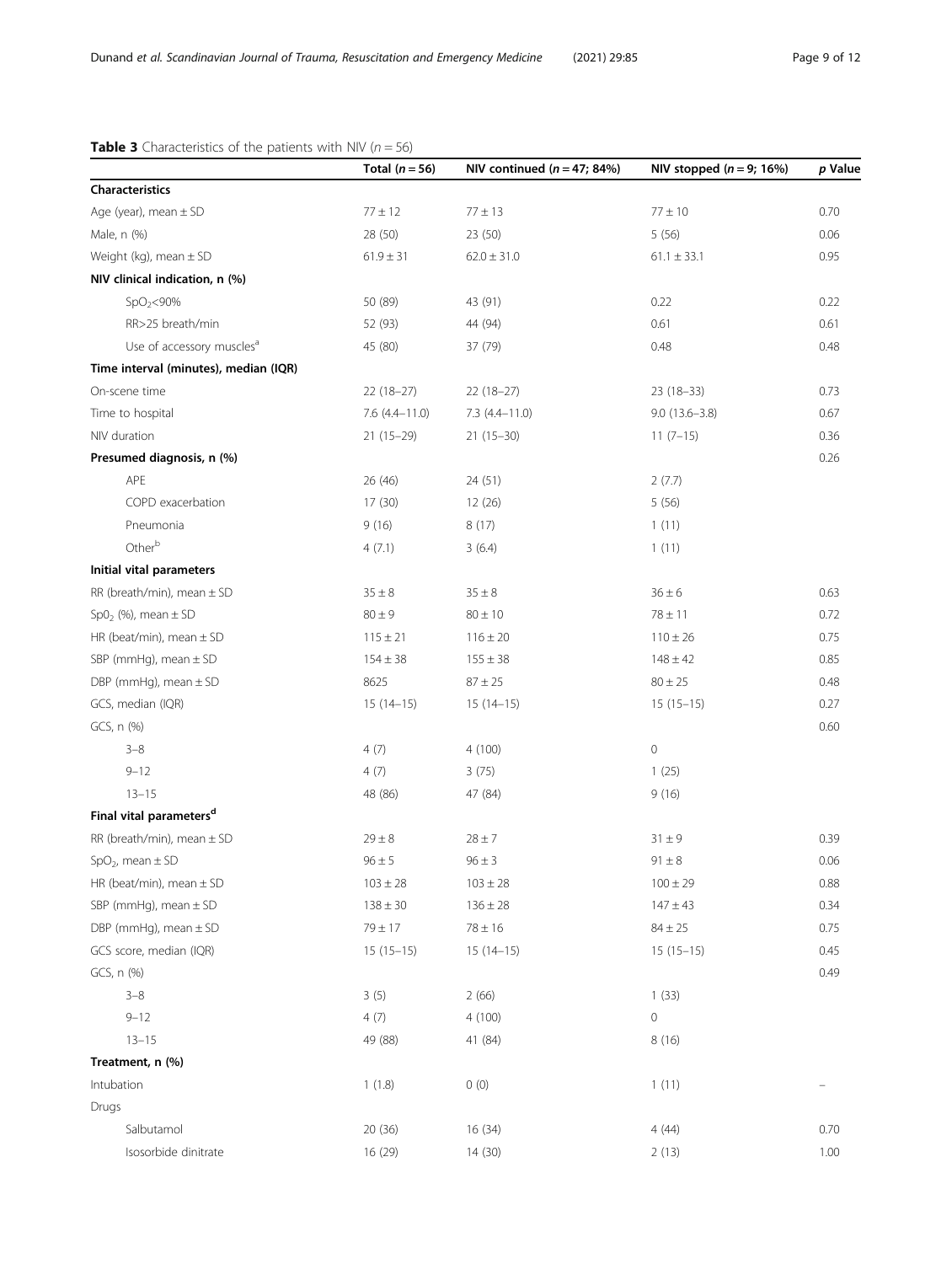|                                            | Total $(n = 56)$ | NIV continued $(n = 47; 84%)$ | NIV stopped $(n = 9; 16%)$ | p Value |
|--------------------------------------------|------------------|-------------------------------|----------------------------|---------|
| Furosemide                                 | 14(25)           | 14(30)                        | 0(0)                       | 0.09    |
| Morphine sulfate                           | 10(18)           | 5(11)                         | 1(17)                      | 1.00    |
| Ipratropium bromide                        | 9(16)            | 4(8.5)                        | 1(20)                      | 1.00    |
| Methylprednisolone                         | 0(0)             | 0(0)                          | 0(0)                       |         |
| <b>NIV initial setting</b>                 |                  |                               |                            |         |
| PEEP (mmHg), mean $\pm$ SD                 | $5.1 \pm 1.5$    | $5.2 \pm 1.7$                 | $5\pm0$                    | 0.29    |
| Pressure support (mmHg), mean ± SD         | $6.1 \pm 2.6$    | $6.3 \pm 2.6$                 | $5.1 \pm 2.3$              | 0.24    |
| $FiO2$ (%), mean $\pm$ SD                  | $92 \pm 20$      | $91 \pm 21$                   | $100 \pm 0$                | 0.16    |
| NIV setting at hospital admission          |                  |                               |                            |         |
| $FiO2$ (%), mean $\pm$ SD                  |                  | $73 \pm 27$                   |                            |         |
| PEEP (mmHg), mean $\pm$ SD                 |                  | $5.8 \pm 2.7$                 |                            |         |
| Inspiratory pressure (mmHq), mean $\pm$ SD | -                | $7.9 \pm 3.8$                 |                            |         |
| $D-VOSe$                                   |                  |                               |                            |         |
| Initial                                    | $8.6 \pm 1.6$    | $8.4 \pm 1.7$                 | $9.2 \pm 1.2$              | 0.27    |
| At hospital admission or NIV cessation     | $5.0 \pm 2.1$    | $4.4 \pm 1.8$                 | $7.3 \pm 1.6$              | 0.0037  |
| 48-h follow-up                             |                  |                               |                            |         |
| 48-hour mortality, n (%)                   | 6(11)            | 4(8.5)                        | 2(22)                      | 0.22    |
| Final diagnosis, <sup>c</sup> n (%)        |                  |                               |                            |         |
| Acute pulmonary edema                      | 20(36)           | 18 (38)                       | 2(22)                      | 0.36    |
| COPD                                       | 12(21)           | 10(21)                        | 2(22)                      | 0.95    |
| Pneumonia                                  | 22 (39)          | 20(43)                        | 2(22)                      | 0.25    |

# <span id="page-9-0"></span>**Table 3** Characteristics of the patients with NIV ( $n = 56$ ) (Continued)

<sup>a</sup>The use of accessory muscles was never the only clinical indication to NIV, as it was always associated with either hypoxemia or tachypnea

 $^{\text{b}}$ Bronchoaspiration (n = 2); pulmonary embolism (n = 1); hyperviscosity in acute myeloid leukemia (n = 1)

<sup>c</sup>Overlapping presumptive diagnosis of COPD-APE for 3 patients (including one in the NIV stopped group)

 $d$ n = 34.

 $e_p$  < 0.0001 for comparison between D-VOS on site and at hospital and 0.0523 between initial and when stopped. A D-VOS was available on site and at hospital for 25 patients, and on site and at NIV cessation for 6 patients

indications (APE and COPD exacerbations) with or without a suspicion of SARS-CoV-2 infection. The use of full personal protective equipment is systematic when using NIV.

A main strength of the present study is that we comprehensively assessed the process for initiating NIV in the prehospital setting, including in patients for whom NIV was not initiated, and provided a hospital 48-hour



outcome and diagnosis. Another strength is the precise description of the population treated with NIV, including an evaluation of dyspnea intensity with the D-VOS, as well as the hospital ABG analysis.

Our study also has several limitations, most of them pertaining to its retrospective condition. First, the improvement in vital parameters and D-VOS score in the NIV group may have been the consequence of cotreatments. Regarding adjuvant treatment, recommendations support the administration of oxygen and medication, namely, treatment of the precipitating cause and diuretics for APE and a short-acting inhaled beta2-agonist for COPD exacerbation [\[5](#page-10-0), [6\]](#page-10-0). Nonetheless, we did not find any significant difference in the drugs administered to the NIV group compared with those administered to patients without NIV who had an indication for NIV, or among those administered to patients with NIV depending on whether NIV had to be stopped before hospital admission or not. Another limitation is the lack of important clinical information (D-VOS score) and outcomes (1-hour intubation or admission to ICU, ABG analysis), for patients for whom NIV had not been considered. A 48-hour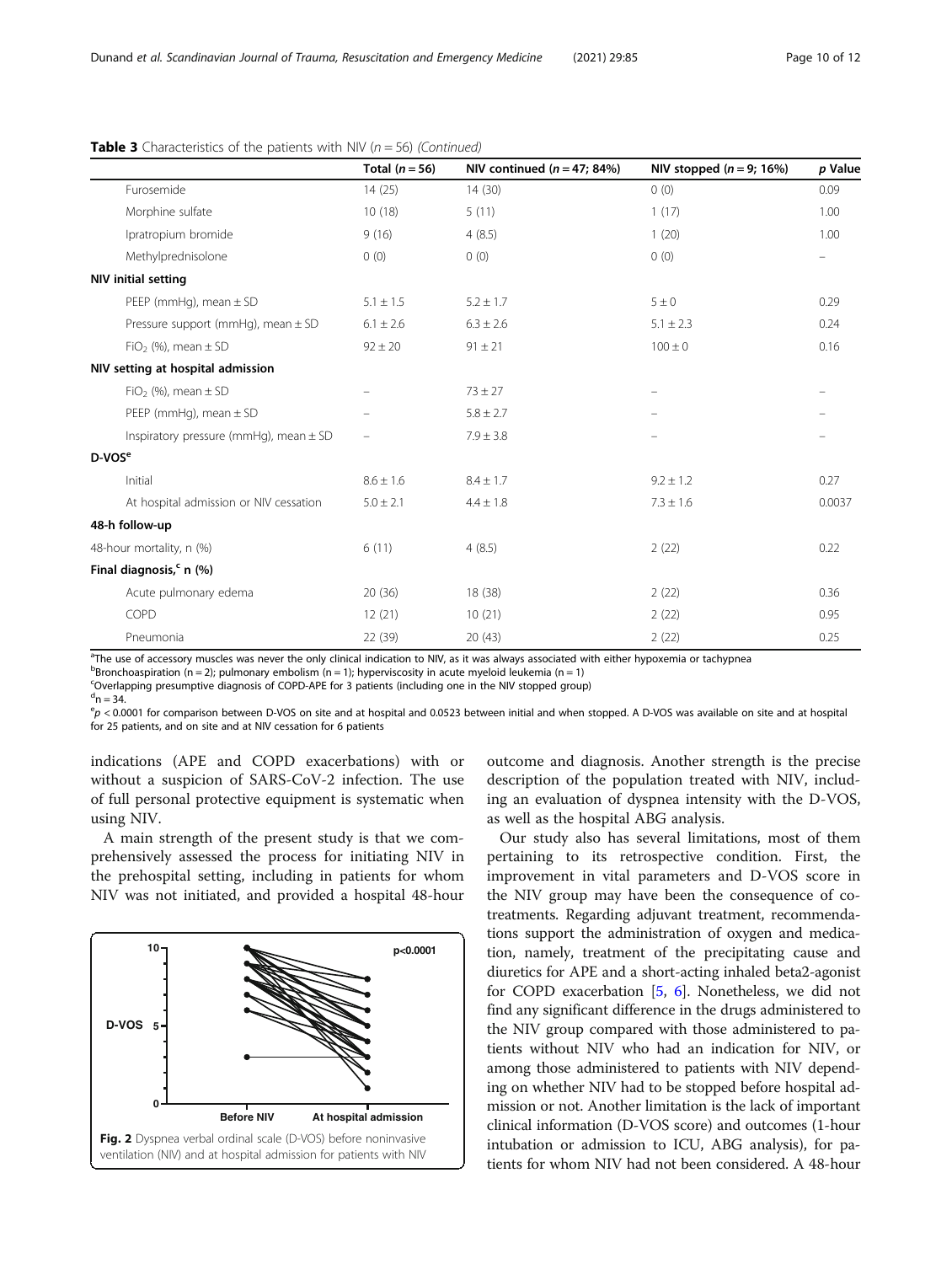<span id="page-10-0"></span>outcome was, however, available for almost every patient, which also included the 48-hour diagnosis, which is rarely available in prehospital studies [7, 9]. By definition, the NACA score of patients who received NIV is 5; this made patients from the NIV group appear to be more severe. Clinical variables did, however, give a good indication of severity. Distance to hospital is in general very short in Lausanne's PEMS district. Therefore clinical improvement with NIV and worsening without NIV could be underestimated and the results may not be transposed in larger areas. Another limitation of our study is the large number of group comparisons performed, which could lead to some important inflation of the type I error (and thus of the risk of getting "false significant" results). The most radical (and often overly conservative) way to adjust for this would be to perform a Bonferroni correction, where one can simply multiply a  $p$ -value by the number of tests performed (in our case ca. 100) before comparing it with 0.05. In our situation, this means that original  $p$ -values below 0.005 could still be considered statistically significant. Finally, it was not possible to retrospectively reliably assess the use of accessory muscles as a criterion for NIV indication, as it is not specifically recorded in the prehospital chart. However, this criterion was seldom reported alone in the NIV group but rather in conjunction with the other parameters (desaturation and tachypnea) that indicate NIV.

# Conclusion

In our study, patients with acute respiratory distress treated with NIV tended to be more clinically severe. These patients improved more quickly than did those with an indication for NIV who did not receive it. The patient who had to stop NIV prematurely felt more dyspneic. The major causes of NIV interruption were problems with the management of the ventilator and patient discomfort. A prospective study could contribute to the understanding of why patients with a suspected diagnosis of APE and COPD are not treated with NIV.

#### **Abbreviations**

ABG: arterial blood gas; APE: acute pulmonary edema; ARDS: acute respiratory distress syndrome; COPD: chronic obstructive pulmonary disease; DBP: diastolic blood pressures; BiPAP: bi-level positive airway pressure; D-VOS: dyspnea verbal ordinal scale; FiO<sub>2</sub>: fraction of inspired oxygen; GCS: Glasgow Coma Scale; HCO<sub>3</sub>: bicarbonates; HR: heart rate; ICU: intensive care unit; IQR: interquartile range; NACA: National Advisory Committee for Aeronautics; NIV: noninvasive ventilation; PaCO<sub>2</sub>: arterial partial pressure of carbon dioxide; PaO2: arterial partial pressure of oxygen; PEEP: positive end expiratory pressure; PEMS: physician-based emergency medical services; PS: pressure support; RR: respiratory rate; SBP: systolic blood pressures; SD: standard deviation;  $SpO<sub>2</sub>$ : oxygen saturation

#### Acknowledgements

We thank the Direction générale de la santé (DGS) of the State of Vaud, Switzerland, for enabling the development of prehospital noninvasive ventilation.

#### Authors' contributions

CBD contributed as extraction and anonymization of the datas. DA, BN and PM designed the study then interpreted results and drafted the work. ML, DF, CPN and PL revised final work. PM supervised the whole work. The author(s) read and approved the final manuscript.

#### Funding

Department of Emergency Medicine, Lausanne University Hospital; Direction générale de la santé (DGS) du canton de Vaud, Suisse.

#### Availability of data and materials

The datasets generated and/or analysed during the current study are not publicly available due to the absence of specific ethical committee approval regarding this specific point. The datasets may be available from the corresponding author on reasonable request and providing specific ethical committee approval is obtained.

#### **Declarations**

#### Ethics approval and consent to participate

Data collection, analysis, and publication was approved by the institutional ethical committee (CER-VD 2020-01363).

#### Competing interests

The authors declare that they have no competing interests.

#### Author details

<sup>1</sup> Faculty of Biology and Medicine, University of Lausanne, Rue du Bugnon 21, 1011 Lausanne, Switzerland. <sup>2</sup>Department of Emergency Medicine, Lausanne University Hospital, Rue du Bugnon 46, 1011 Lausanne, Switzerland. <sup>3</sup>Adult Intensive Care Unit, Lausanne University Hospital, Rue du Bugnon 46, 1011 Lausanne, Switzerland.

## Received: 19 March 2021 Accepted: 11 June 2021 Published online: 29 June 2021

#### References

- 1. Dami F, Pasquier M, Carron PN. Use of lights and siren: is there room for improvement? Eur J Emerg Med. 2014;21:52–6.
- 2. Prekker ME, Feemster LC, Hough CL, Carlbom D, Crothers K, Au DH, et al. The epidemiology and outcome of prehospital respiratory distress. Acad Emerg Med. 2014;21:543–50.
- 3. Pozner CN, Levine M, Shapiro N, Hanrahan JP. Concordance of field and emergency department assessment in the prehospital management of patients with dyspnea. Prehosp Emerg Care. 2003;7:440–4.
- 4. Rochwerg B, Brochard L, Elliott MW, Hess D, Hill NS, Nava S, et al. Official ERS/ATS clinical practice guidelines: noninvasive ventilation for acute respiratory failure. Eur Respir J. 2017;50:1602426.
- 5. Ponikowski P, Voors AA, Anker SD, Bueno H, Cleland JG, Coats AJ, et al. 2016 ESC Guidelines for the diagnosis and treatment of acute and chronic heart failure: The task force for the diagnosis and treatment of acute and chronic heart failure of the European Society of Cardiology (ESC). Eur J Heart Fail. 2016;18:891–975.
- 6. Vogelmeier CF, Criner GJ, Martinez FJ, Anzueto A, Barnes PJ, Bourbeau J, et al. Global strategy for the diagnosis, management, and prevention of chronic obstructive lung disease 2017 report. Am J Respir Crit Care Med. 2017;195:557–82.
- 7. Roessler MS, Schmid DS, Michels P, Schmid O, Jung K, Stöber J, et al. Early out-of-hospital non-invasive ventilation is superior to standard medical treatment in patients with acute respiratory failure: a pilot study. Emerg Med J. 2012;29:409–14.
- 8. Park M, Sangean MC, Volpe Mde S, Feltrim MI, Nozawa E, Leite PF, et al. Randomized, prospective trial of oxygen, continuous positive airway pressure, and bilevel positive airway pressure by face mask in acute cardiogenic pulmonary edema. Crit Care Med. 2004;32:2407–15.
- 9. Schmidbauer W, Ahlers O, Spies C, Dreyer A, Mager G, Kerner T. Early prehospital use of non-invasive ventilation improves acute respiratory failure in acute exacerbation of chronic obstructive pulmonary disease. Emerg Med J. 2011;28:626–7.